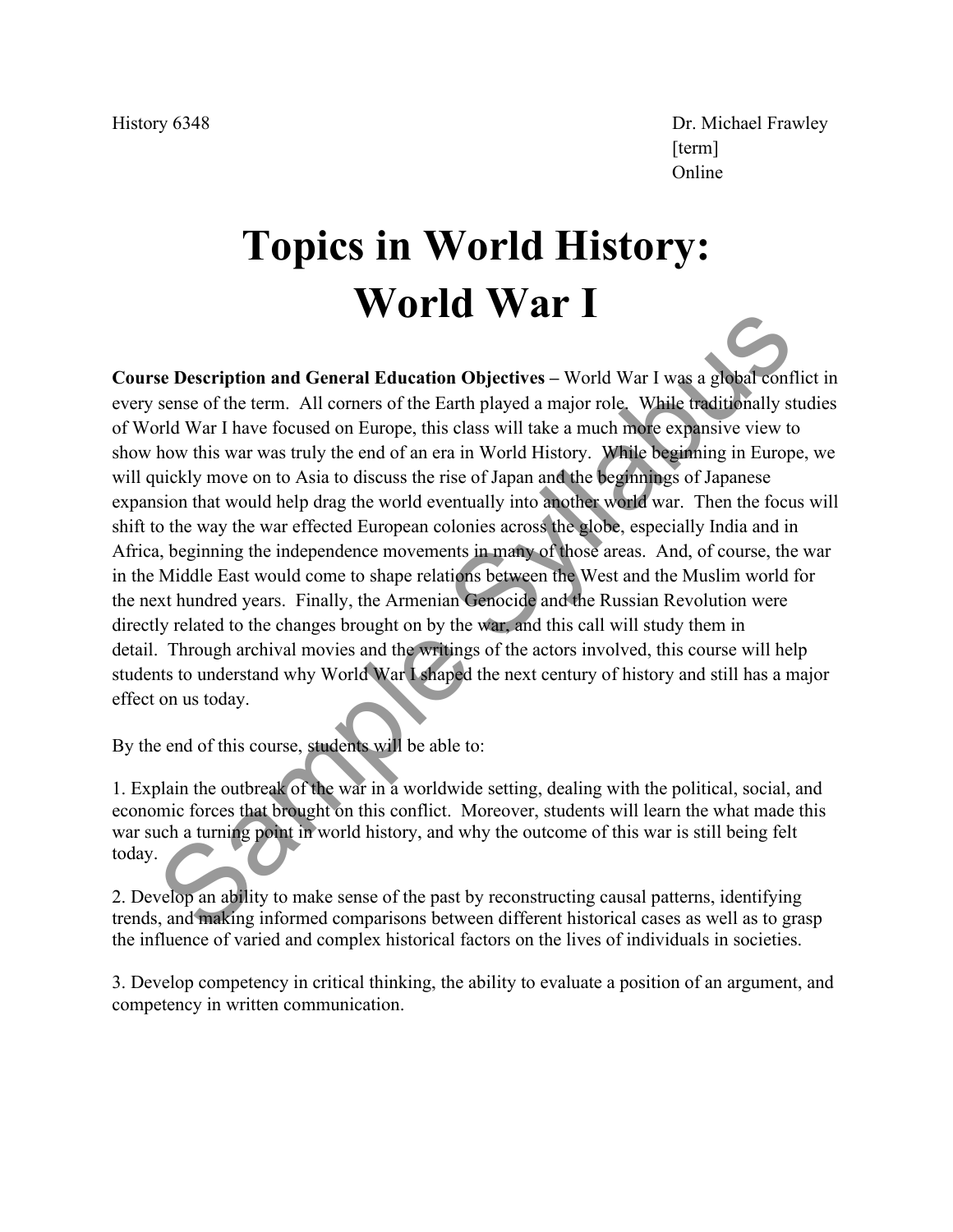#### **Required Readings**

 Pandora's Box by Jorn Leonhard (ISBN 978-0-674-54511-3) Sleepwalkers by Christopher Clark (ISBN 978-0061146664) Economic Consequences of the Peace by John Maynard Keynes (any edition) All Quiet on the Western Front by Erich Remarque (any edition) The Fall of the Ottomans: The Great War in the Middle East by Eugene Rogan (ISBN 978-0-465-02307-3)

**Examinations and Grades** – There will only be one exam for this class, a final examination. This exam will be an essay exam in the style of a comprehensive graduate school exam on World War I. The exam will take place over the course of one week and will require research and citations. There will also be a research paper assigned for the course which will require extensive work in both primary and secondary sources. You will also be expected to write academic book reviews of the 5 books assigned for this class, the format and requirements will be on a separate handout. Finally, as this is a graduate seminar, there will be a large class participation element, dealing with the weekly, in-class, discussions of the readings and a presentation on the research you have done for your papers. You will receive a class participation grade for each class. The research paper will count as 35% of your final grade, class participation will be 20% of your final grade, book reviews will count as 10% of your grade, and the final exam will count for 35%. The grading scale is: A=100-90%, B=89-80%, C=79-70%, D=69-60%, and F=59% and below. ninations and Grades – There will only be one exam for this class, a final examinatio<br>
raxm will be an essay exam in the style of a comprehensive graduate shood examp on. The exam will take place over the course of one we

**Attendance –** Attendance is expected of all students by logging into the class multiple times a week. Make-up exams will only be permitted for a valid excuse with official documentation, as found in the student code of conduct: illness with a doctor's excuse, death in the immediate family, special curricular requirements, court imposed legal obligations, military obligations, severe weather conditions, religious holidays, and participation in varsity athletic events. Students without a valid excuse who miss an examination will receive a zero for that exam. With a valid excuse a missed exam must be made up before the next scheduled exam. Moreover, if you are scheduled to be a discussion leader, the same rules apply and the make-up for missing a discussion will be a 5 paper on that days topic.

**Class Participation**: Regular and active participation is an essential, unmistakably important aspect of this course. It is critical that you read all of the lecture and assignment materials.

**Office:** MB 4116 **Email:**frawley m@utpb.edu **Office Hours:** MW 3-4pm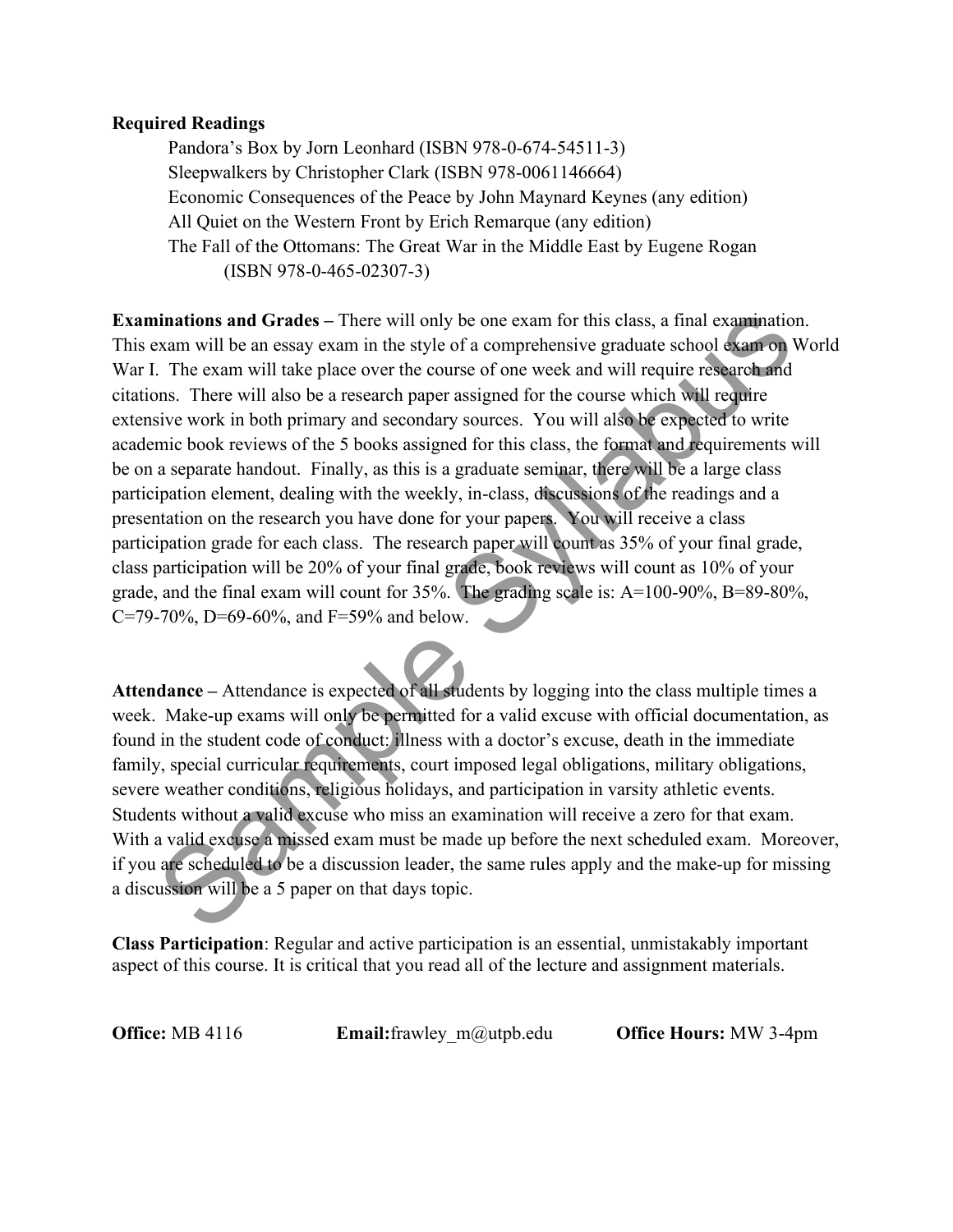**Important Dates:** All course due dates are listed on the Course Schedule. Use the Course Schedule button on the course menu to locate the schedule.Important UT Permian Basin University dates for this semester can be found on the [UTPB Academic Calendar.](http://aa.utpb.edu/registrar/academic-calendar/)

# **Policies & Procedures**

**Use of Copyrighted Materials**: It is the policy of The University of Texas of the Permian Basin to follow the United States Copyright Law of 1976, as amended, (Title 17, United States Code, hereinafter, the "Copyright Act"). Accordingly, all faculty, staff and students of The University of Texas System and its component institutions should follow these policy guidelines:

https://www.utpb.edu/campus-life/dean-of-students/university-policies/copyrighte materials (Links to an external site.)Links to an external site.

### **Academic Integrity & Scholastic Dishonesty:**

The academic community regards academic dishonesty as an extremely serious matter, with serious consequences. Any effort to gain an advantage not given to all students is dishonest whether or not the effort is successful. Any suspicion of academic dishonesty will be reported and investigated. A student who engages in scholastic dishonesty that includes, but is not limited to cheating, plagiarism, and collusion will receive an "F" for the course.

This course will adhere to the plagiarism policy set forth by the UTPB Student Code of Conduct. If there is evidence of any deliberate violation of academic integrity, your instructor will pursue the most reasonable response the University allows. **Vagrant plagiarism, cheating, and dishonesty will not be tolerated and will result in punishment to the full extent of the Student Code of Conduct.** mater, are Copympat Act ). Accordingly, ari actually, said and students of real converting the distributions should follow these policy guidelings.<br>
Stars System and its component institutions should follow these policy gu

**Plagiarism** includes, but is not limited to the appropriation of, buying, receiving as a gift, or obtaining by any means material that is attributable in whole or in part to another source, including words, ideas, illustrations, structure, computer code, other expression and media, and presenting that material as one's own academic work being offered for credit.

To view the UTPB Student Conduct Guidelines, follow this link:

https://www.utpb.edu/campus-life/dean-of-students/Student%20Code%20of%20Conduct (Links to an external site.)Links to an external site.

**Academic dishonesty** is more than "cutting and pasting." This includes, but is not limited to cheating, plagiarism, collusion, falsifying academic records, misrepresenting facts, the submission for credit of any work or materials that are attributable in whole or in part to another person, taking an examination for another person, any act designed to give unfair advantage to a student such as, but not limited to, submission of essentially the same written assignment for two courses without the prior permission of the instructor, or the attempt to commit such acts.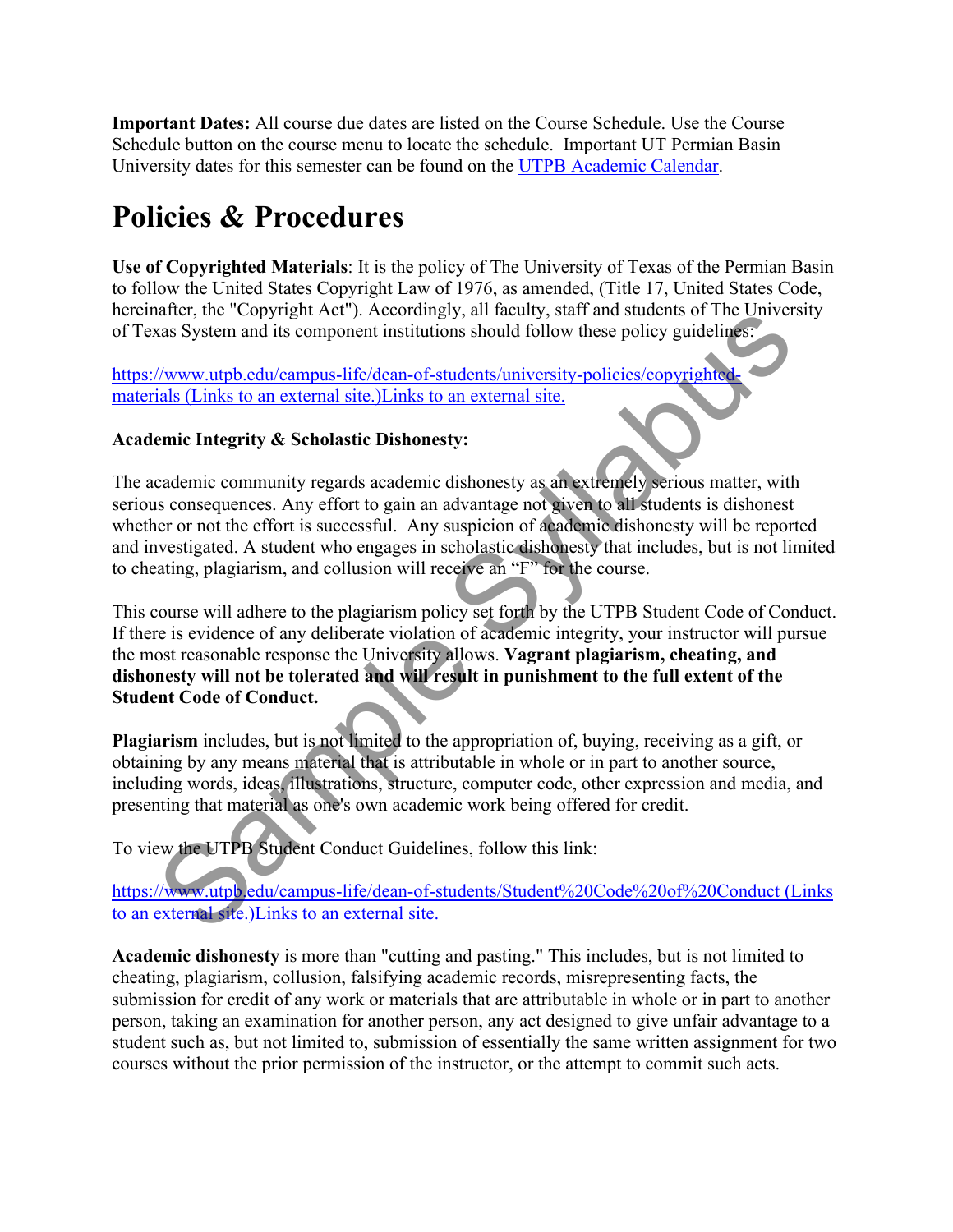All persons involved in academic dishonesty will be disciplined in accordance with University regulations and procedures. For complete information on UTPB student conduct and discipline procedures consult the university's handbook. To make sure that you are not committing Academic Dishonesty please go to: [https://www.utpb.edu/campus-life/dean-of](https://www.utpb.edu/campus-life/dean-of-students/scholastic-dishonesty)[students/scholastic-dishonesty \(Links to an external site.\)Links to an external site.](https://www.utpb.edu/campus-life/dean-of-students/scholastic-dishonesty)

This is information you will need throughout your academic career and the University Scholastic Dishonesty Policy states that you may receive a zero on the course work which could cause failure in the class and/or suspension or dismissal from the college.

**Student's Privacy Policy**: All students records/information are confidential. Only the course teacher and registrar have access to student information. In case of a Dual Credit student - only the course teacher, registrar, assigned school district personnel (counselors and mentors) have access to the information of the students who belong to their school district.

Student educational records are protected by FERPA, the Family Educational Rights and Privacy Act of 1974. It is a federal law that pertains to the release of and access to student educational records.

FERPA rights apply to a student, a person who is or who has been attending this institution regardless of age. As a student at UTPB, FERPA applies to personally identifiable information in educational records. Personal identifiable information includes items such as the student's name, social security numbers, and personal characteristics or other information that make the student identity easily accessible or traceable.

To find out more about Student's Privacy rights at UTPB, please go to:

https://www.utpb.edu/services/academic-affairs/office-of-the-registrar/index#FERPA (Links to an external site.)Links to an external site.

# **Course Incomplete/Withdrawal/Grade Appeal:**

All students are required to complete the course within the semester they are signed up. Incomplete grades for the course are rarely given, will only be granted if the student provides a valid, documented excuse for not being able to complete the course on time, and has contacted the instructor prior to the scheduled last class to request an extension. The student signs a contract that includes the incomplete course activities and the new due dates. ent's Privacy Policy: All students records/information are confidential. Only the cours and registra have access to student information. In case of a Dual Credit students unrest teacher, registrar, assigned school district

Find information and dates regarding drops and withdrawals at [http://www.utpb.edu/services/academic-affairs/office-of-the-registrar/adds-drops \(Links to an](http://www.utpb.edu/services/academic-affairs/office-of-the-registrar/adds-drops)  [external site.\)Links to an external site.](http://www.utpb.edu/services/academic-affairs/office-of-the-registrar/adds-drops) 

For grade appeal process go to [http://www.utpb.edu/campus-life/dean-of](http://www.utpb.edu/campus-life/dean-of-students/grievances)[students/grievances \(Links to an external site.\)Links to an external site.](http://www.utpb.edu/campus-life/dean-of-students/grievances)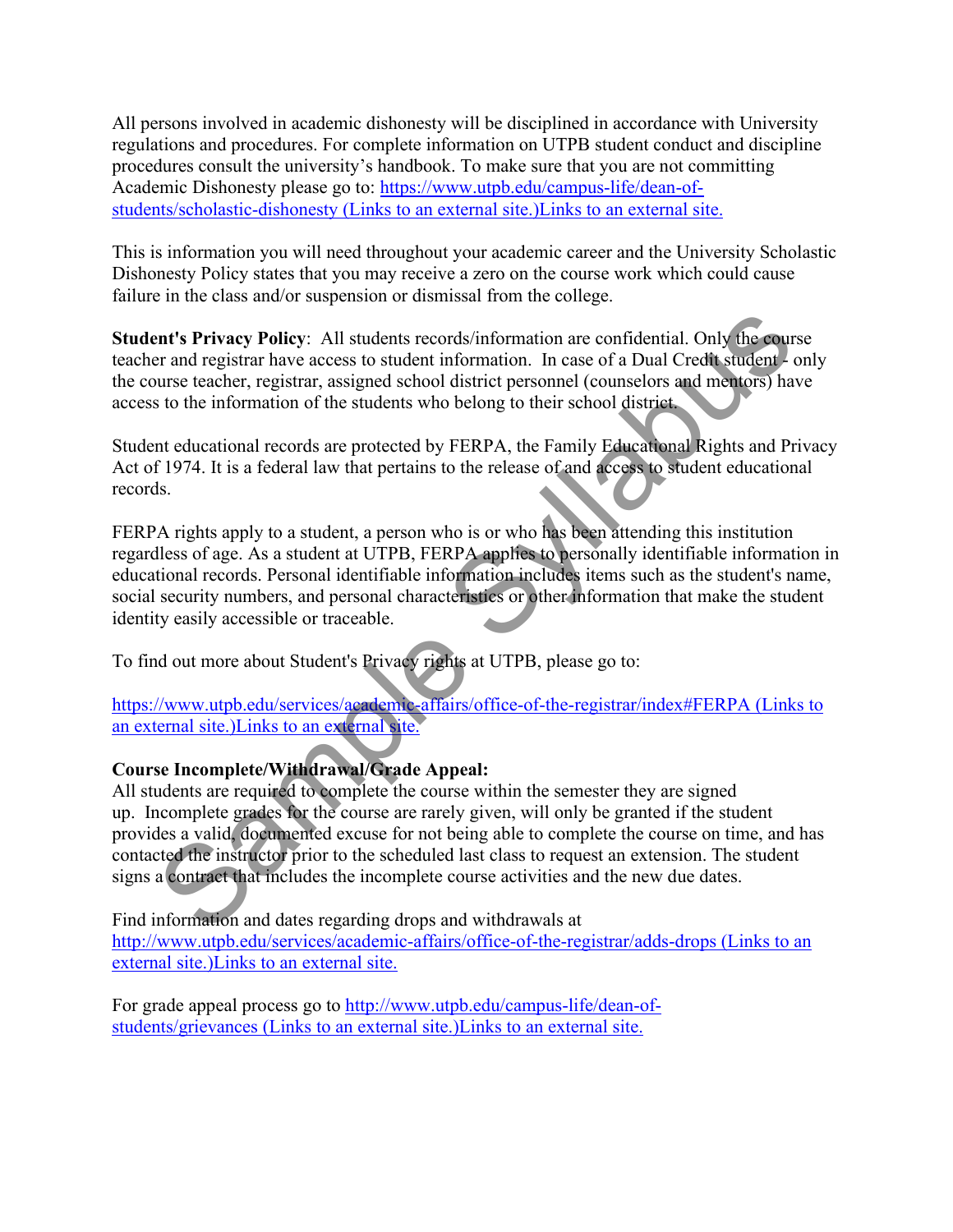#### **Accommodation for Students with Disabilities**

**Americans with Disabilities Act:** Americans with Disabilities Act: Students with disabilities that are admitted to The University of Texas of the Permian Basin may request reasonable accommodations and classroom modifications as addressed under Section 504/ADA regulations. The definition of a disability for purposes of ADA is that she or he (1) has a physical or mental impairment that substantively limits a major life activity, (2) has a record of such an impairment or, (3) is regarded as having such an impairment.

Students who have provided all documentation and are eligible for services will be advised of their rights regarding academic accommodations and responsibilities. The University is not obligated to pay for diagnosis or evaluations nor is it obligated to pay for personal services or auxiliary aids. Students needing assistance because of a disability must contact Testing Services & Academic Accommodations Department, 432-552-2630, Leticia Madrid, madrid I@utpb.edu, no later than 30 days prior to the start of the semester.

For the accessibility and privacy statements of external tools used within online and blended UTPB courses, go to https://www.utpb.edu/online/reach/ADA\_Privacy (Links to an external site.)Links to an external site..

# **End-of-Course Evaluation & Instructor Evaluation**

Every student is encouraged to complete an end-of-course evaluation/survey provided by UTPB. During the last few weeks of class, you will receive an announcement through email notifying you that the Course/Instructor Survey is available. You may follow the link in the email to complete the survey using the same credentials to access your courses here. When entering the emailed Survey link you will see a list of surveys for you to complete. Another way to find Endof-Course Evaluations is through you my.utpb.edu account > My Surveys & Evaluations are on the first page after you login. The University and the state of the state of the state of the state of the state of the state of the state of the state of the state of the state of the state of the state of the state of the state of the state of the stat

The survey is anonymous and you responses are confidential. Your feedback is critical to us and to your instructor as we strive to improve our offerings, and our support of you, the students.

| <b>Student Support Services</b>            |                                                                                                                                                                                                     |
|--------------------------------------------|-----------------------------------------------------------------------------------------------------------------------------------------------------------------------------------------------------|
| <b>SERVICE</b>                             | <b>CONTACT</b>                                                                                                                                                                                      |
| <b>ADA</b><br><b>Accommodation/Support</b> | Testing Services & Academic Accommodations Department<br>(432) 552-2630<br>http://www.utpb.edu/academics/undergraduate-<br>success/TSAAD (Links to an external site.) Links to an external<br>site. |
| <b>Advising</b>                            | <b>UTPB E-Advisor at</b><br>http://www.utpb.edu/academics/undergraduate-success/academic-<br>advising-center/e-advisor (Links to an external site.) Links to an<br>external site.                   |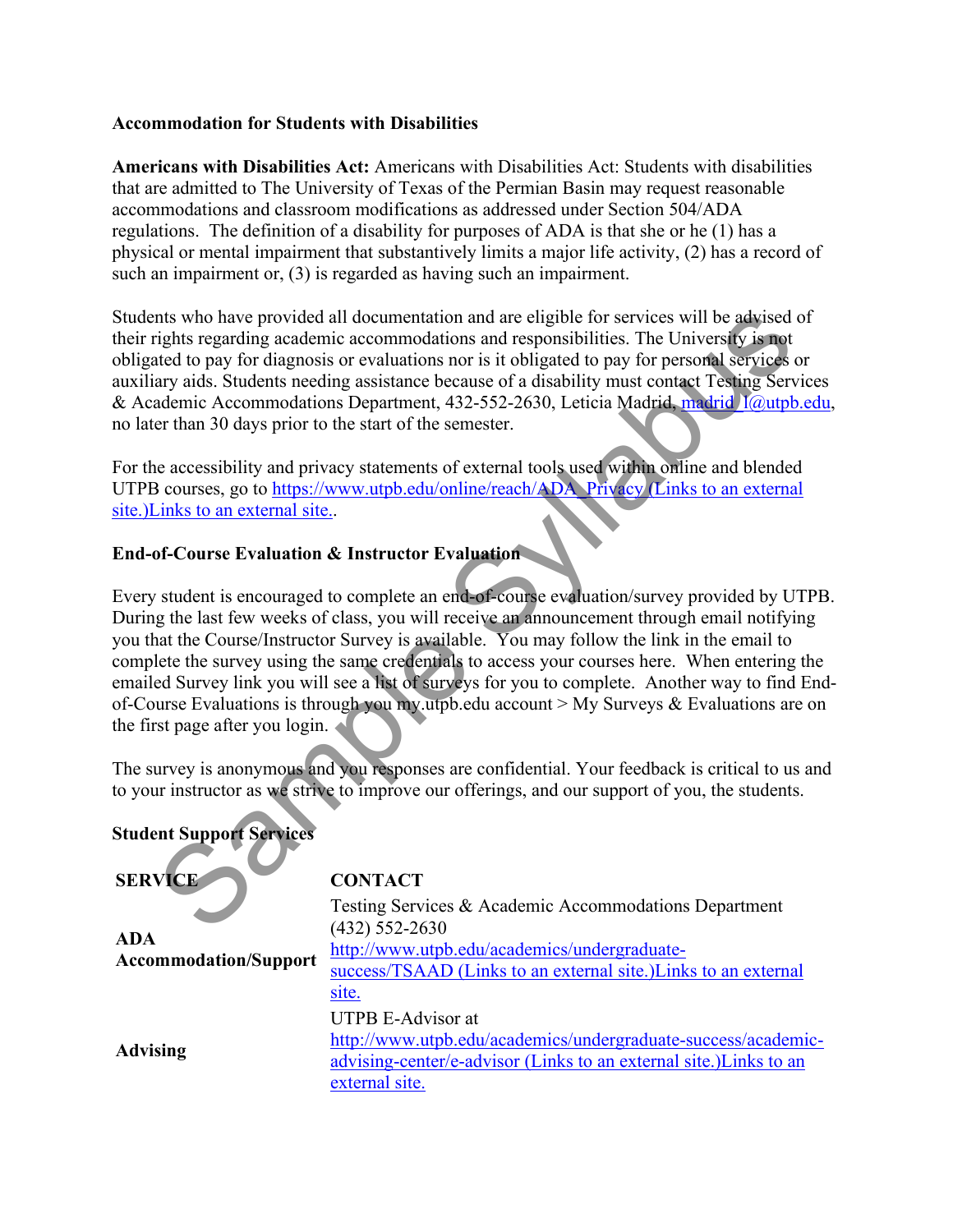| <b>Bookstore</b>                        | $(432) 552 - 0220$                                                                                                                |
|-----------------------------------------|-----------------------------------------------------------------------------------------------------------------------------------|
|                                         | http://www.bkstr.com/texas-permianbasinstore/home (Links to an                                                                    |
|                                         | external site.) Links to an external site.                                                                                        |
| Email, Outlook 365,<br>my.utpb.edu      | <b>Information Resources Service</b>                                                                                              |
|                                         | http://www.utpb.edu/services/ird (Links to an external site.)Links                                                                |
|                                         | to an external site.                                                                                                              |
| <b>Financial Aid and</b><br>Scholarship | $(432) 552 - 2620$                                                                                                                |
|                                         | http://www.utpb.edu/campus-life/financial-aid (Links to an                                                                        |
|                                         | external site.) Links to an external site.                                                                                        |
| Library                                 | (432) 552-2370                                                                                                                    |
|                                         | The J. Conrad Dunagan Library Online at                                                                                           |
|                                         | http://library.utpb.edu/ (Links to an external site.)Links to an                                                                  |
|                                         | external site.                                                                                                                    |
| Registrar                               | (432) 552-2635                                                                                                                    |
|                                         | http://www.utpb.edu/services/academic-affairs/office-of-the-<br>registrar (Links to an external site.) Links to an external site. |
|                                         |                                                                                                                                   |
| <b>Student Services</b>                 | http://www.utpb.edu/campus-life/dean-of-students (Links to an<br>external site.) Links to an external site.                       |
| <b>Technical Support</b>                | Canvas 1-866-437-0867                                                                                                             |
|                                         | https://guides.instructure.com/                                                                                                   |
|                                         | If you are taking courses through UTPB the following links                                                                        |
|                                         | provide services: Smarthinking Online Tutoring (Links to an                                                                       |
| <b>Tutoring &amp; Learning</b>          | external site.) Links to an external site. (provides tutoring services),                                                          |
|                                         | SmarterMeasure (Links to an external site.) Links to an external                                                                  |
| <b>Resources</b>                        | site. (measures learner readiness for online course).                                                                             |
|                                         | http://www.utpb.edu/online/reach/smarthinking-online-                                                                             |
|                                         | tutoring (Links to an external site.) Links to an external site.                                                                  |
|                                         |                                                                                                                                   |
| Disclaimer & Rights                     |                                                                                                                                   |
|                                         | Information contained in this syllabus was to the best knowledge of the instructor considered                                     |
|                                         | correct and complete when distributed for use in the beginning of the semester. However, the                                      |
|                                         | instructor reserves the right, acting within the policies and procedures of UTPB to make changes                                  |
|                                         | in the course content or instructional techniques without notice or obligation. The students will                                 |
| be informed about the changes, if any.  |                                                                                                                                   |
|                                         |                                                                                                                                   |

# **Disclaimer & Rights**

#### **Copyright Statement**

Many of the materials that are posted within UTPB courses are protected by copyright law. These materials are only for the use of students enrolled in the course and only for the purpose of the course. They may not be further retained or disseminated.